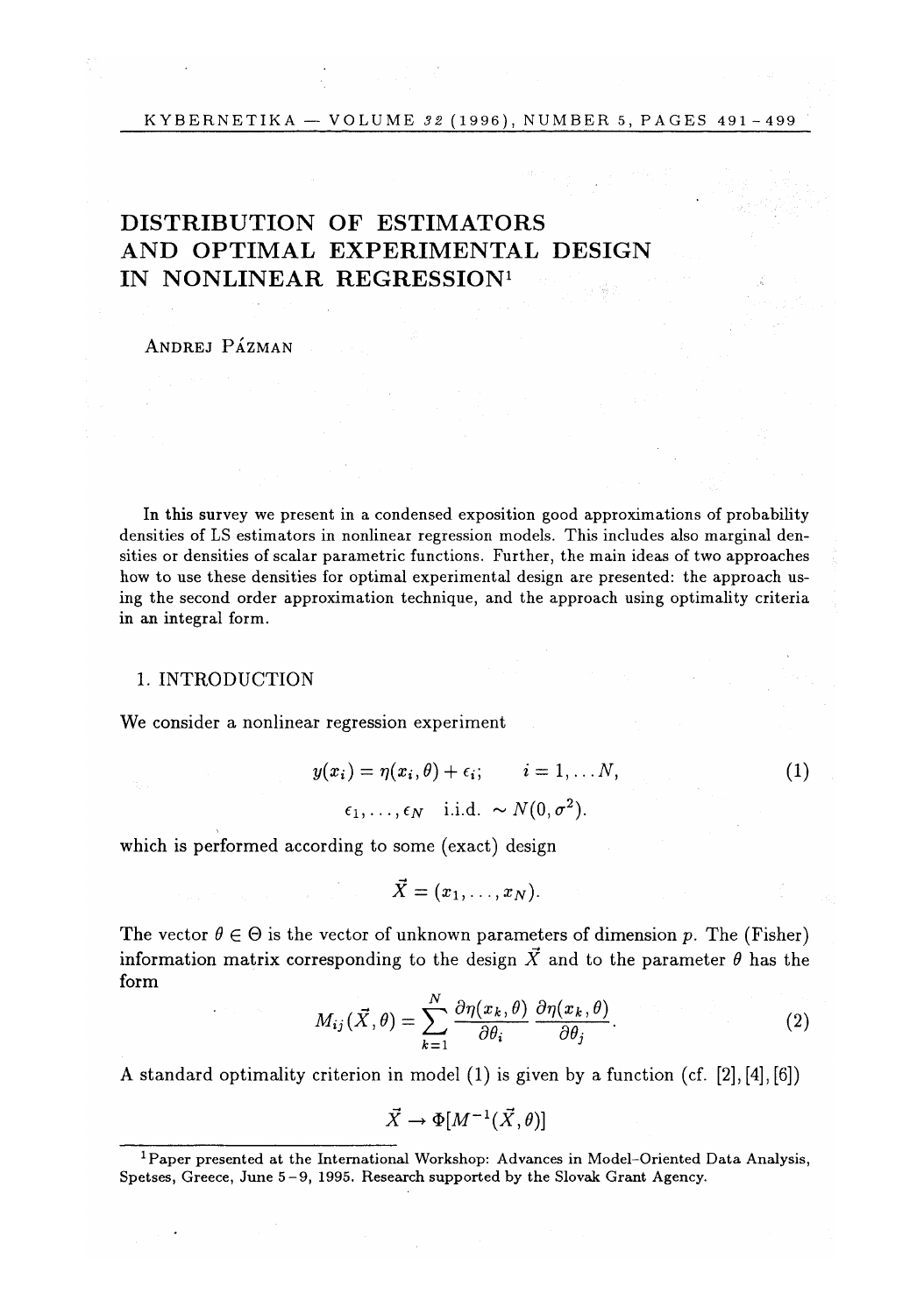where  $\Phi$  is equal to  $\Phi[M^{-1}] = \ln \det[M^{-1}]$  (D-optimality) or has any other form known from the classical theory of design in linear models. This approach can be criticized for two reasons:

i) Such criteria depend on  $\theta$ . But this is a principal property of any optimality criterion in nonlinear models, since the amount of information obtained from the observations may depend very much on  $\theta$ . Consequently, for designing nonlinear experiments we need some prior knowledge about the parameter value, e.g. a prior density or a guess about the value of *9.* The last approach is used also in this paper.

ii) In contrast to linear models, the expression  $\sigma^2 M^{-1}(\vec{X}, \theta)$  is just a first order approximation of the variance of the LS estimator

**(7** 

$$
\hat{\theta} = \underset{\theta}{\arg\min} \|\hat{y} - \eta(\theta)\|^2 \tag{3}
$$

and it corresponds to the asymptotic normal distribution of  $\hat{\theta}$ . (We note that by || || we denote the Euclidean norm, i.e. the square root of the sum of squares.) This approximation may be misleading in small sample nonlinear regression, unless we restrict the set of designs to those giving models with small curvatures (cf. [5]). Another approach is the use of second order approximations of the model or of a confidence region (cf. [6] for a survey).

In this paper we present alternative approaches which are based exclusively on the probability density of  $\hat{\theta}$ . This is justified by the evident fact that the whole information about the statistical properties of  $\hat{\theta}$  is contained in its probability dis*tribution.* 

### 2. APPROXIMATE JOINT PROBABILITY DENSITY OF  $\hat{\theta}$

Before discussing experimental design, we present approximate probability densities of estimators. In this section for the vector  $\theta$ , in the next section for the estimator of any scalar function of *9.* 

From this place up to the last paragraph of Section 4 the design  $\overline{X}$  is fixed, and we omit to write it in the notation.

Unless some particular cases, we do not know the exact probability density of  $\theta$ , but there are very good approximations. For surveys the reader is referred to [9], and recently to [7]. Some results discussed in [7] require the knowledge of moments (Edgeworth expansions), or their precision is studied only asymptotically.

The approximate density of  $\hat{\theta}$  considered in the present paper is given by the formula (4) without using moments, just the first and second order derivatives of  $\eta(x_i, \theta)$  are required. The precision of this approximation can be evaluated for small samples by a geometric insight into the model (cf. [8, 11, 12]).

Here is the formula for the approximate density (cf. [12]):

$$
q(\hat{\theta}|\theta) = \frac{\mathcal{F}(\hat{\theta}, \theta)}{(2\pi)^{m/2}\sigma^m \det^{1/2}[M(\hat{\theta})]} \exp\left\{-\frac{1}{2\sigma^2}||P(\hat{\theta})[\eta(\hat{\theta}) - \eta(\theta)]||^2\right\}
$$
(4)

where  
\n
$$
P(\theta) = \frac{\partial \eta(\theta)}{\partial \theta^{\mathrm{T}}} M^{-1}(\theta) \frac{\partial \eta^{\mathrm{T}}(\theta)}{\partial \theta}
$$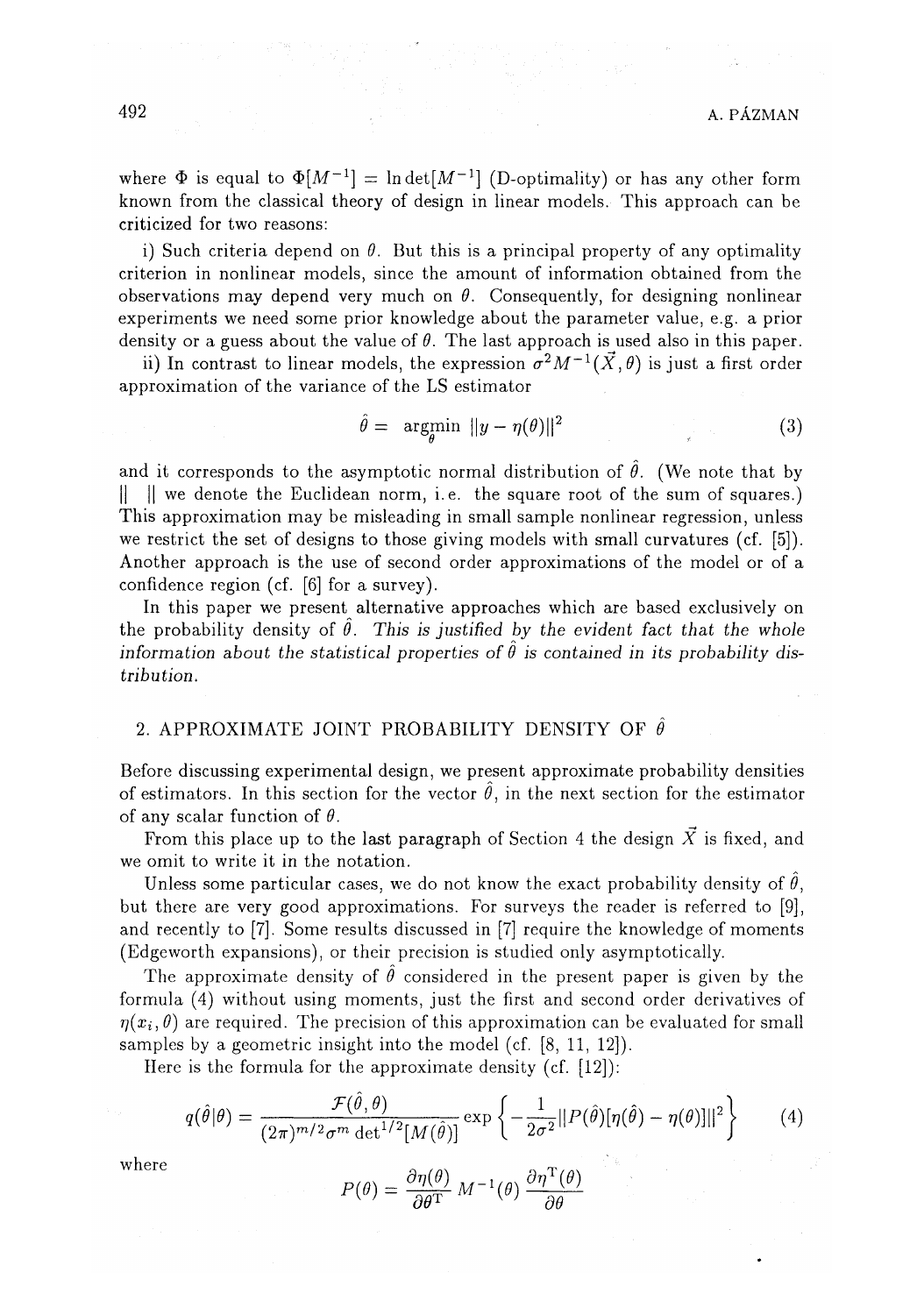is an orthogonal projector. The term  $\mathcal{F}(\hat{\theta}, \theta)$  is rather complicated in general nonlinear models, however, it can be expressed in simple terms if the model is "linear in a certain sense":

i) We have

$$
\mathcal{F}(\hat{\theta},\theta) = \det[M(\hat{\theta})],
$$

if model (1) is linear in  $\theta$ , or if it is intrinsically linear. The last assumption means that the intrinsic curvature of Bates-Watts (cf. [3]) is equal to zero identically. In this case the density (4) is exact, as is well known.

ii) If on the other hand, only the parameter effect curvature is zero identically, or equivalently, if  $M(\theta) = \text{const}$  on  $\Theta$ , one takes (cf. [8, 9])

$$
\mathcal{F}(\hat{\theta}, \theta) = \det \left[ M_{ij}(\hat{\theta}) + [\eta(\hat{\theta}) - \eta(\theta)]^{\mathrm{T}} H_{ij}(\hat{\theta}) \right]
$$

where 
$$
H_{ij}(\theta) = \frac{\partial^2 \eta(\theta)}{\partial \theta_i \partial \theta_j}.
$$

iii) In more general nonlinear models we need the expressions

$$
R_{ikjl}(\theta) = H_{ij}^{\mathrm{T}}(\theta) \left[I - P(\theta)\right] H_{kl}(\theta) - H_{il}^{\mathrm{T}}(\theta) \left[I - P(\theta)\right] H_{kj}(\theta); \quad i, j, k, l = 1, \ldots, p,
$$

which are know in differentiable geometry as components of the Riemannian curvature tensor. (Cf. [1] for the definition of this tensor in general statistical models). If a regression model has either a zero intrinsic curvature or a zero parameter curvature, then the Riemannian curvature tensor is zero identically, i.e. for every  $\theta$ . The reverse is not true, for instance, if  $p = 1$ , then evidently  $R(\theta) \equiv 0$ , although the intrinsic and the parameter curvatures may be non-zero. Another example is the classical Michaelis-Menten model which also has  $R(\theta) \equiv 0$ . Important is that regression models having  $R(\theta) = 0$  identically, still maintain some properties of linear models. (Cf. [10] for a corresponding classification of nonlinear regression models.)

In models with  $R(\theta) \equiv 0$  we have (cf. [8, 9])

$$
\mathcal{F}(\hat{\theta}, \theta) = \det[Q(\hat{\theta}, \theta)],\tag{5}
$$

where

$$
Q_{ij}(\hat{\theta},\theta) = M_{ij}(\hat{\theta}) + [\eta(\hat{\theta}) - \eta(\theta)]^{\mathrm{T}} [I - P(\hat{\theta})] H_{ij}(\hat{\theta})
$$

is a modified information matrix.

iv) In general models the term  $\mathcal{F}(\hat{\theta}, \theta)$  can be expressed as a polynomial in the components of  $Q(\hat{\theta}, \theta)$  and of  $R(\hat{\theta})$ . (Cf. [12] for the explicit form of this polynomial). The formula (4) is an approximate density as soon as the model is not intrinsically linear, but its precision is "almost exact" in the following sense: one can take a subset S of the sample space  $R^N$  so that the probability of S is nearly one, and that (4) is the exact density obtained from samples  $y$  belonging to the set  $S$ . For more details concerning the meaning of "almost exact" cf. [11].

However, it seems that the choice of  $\mathcal{F}(\hat{\theta}, \theta)$  given by (5) is sufficient in many cases. This choice is equivalent to neglecting the value of the Riemannian curvature tensor.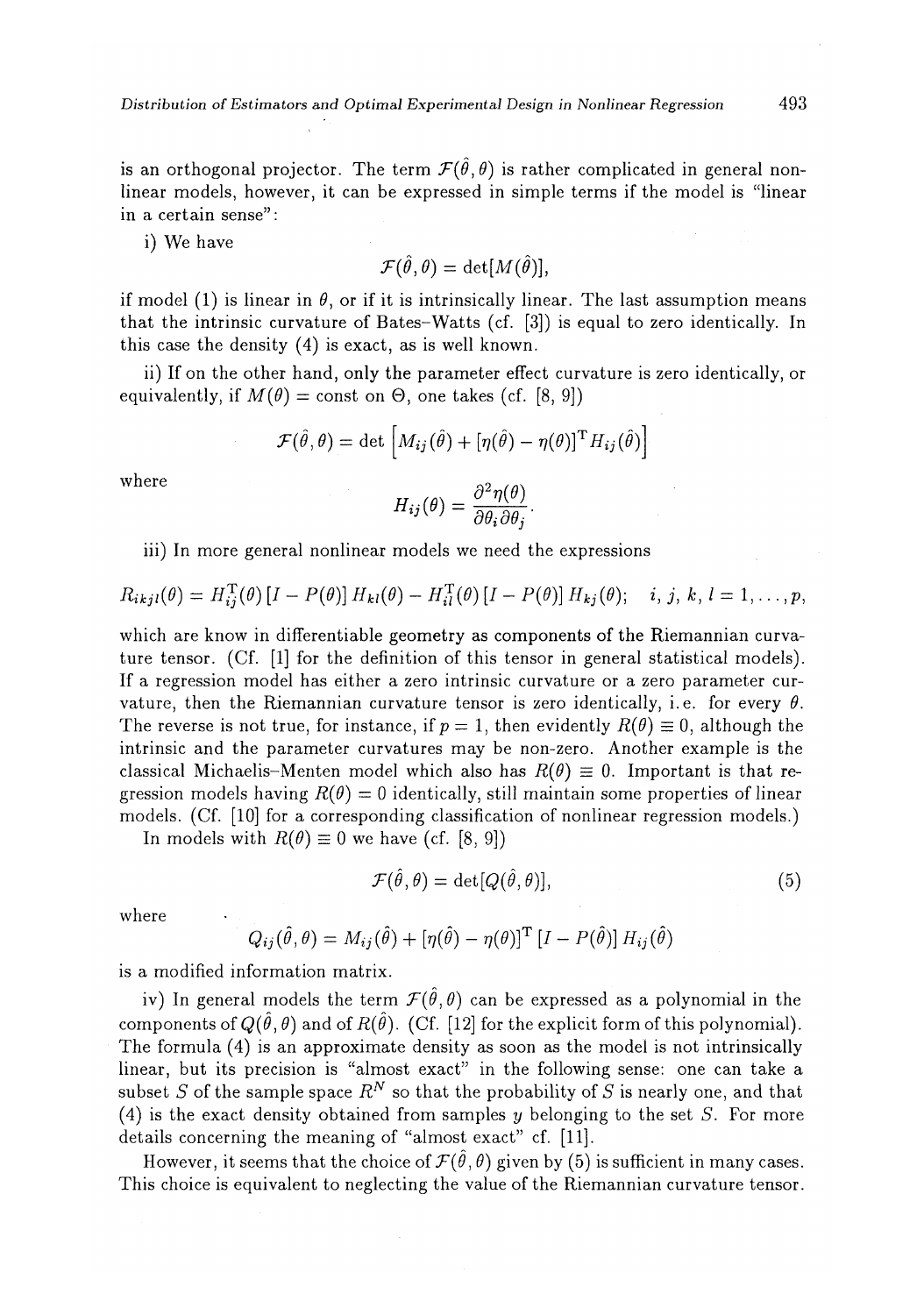Moreover, the density (4) with  $\mathcal{F}(\hat{\theta}, \theta) = det[Q(\hat{\theta}, \theta)]$  is equal to the saddlepoint approximation of the density of  $\hat{\theta}$  (cf. [7]). So besides a geometrical insight of the approximation (4) we have also an asymptotical justification based on the properties of the saddlepoint approximation.

#### 3. DENSITIES OF ESTIMATORS OF SCALAR FUNCTION OF *6*

Sometimes an experiment giving the maximum precision of the estimator of the response function is required. Or, the aim of the experiment is the estimation of a given function of  $\theta$ . Consequently we need also densities of estimators of scalar, linear or nonlinear, parametric functions  $\theta \in \Theta \to \Gamma(\theta)$ . In particular,  $\Gamma(\theta)$  may be equal to the ith parameter  $\theta_i$ .

The aim of this section is to present a recent method for computing the approximate probability densities of such estimators. Unfortunately, the approximation, although still very good in many cases, is not "almost exact" in the sense mentioned in Section 2. (Cf. [14] for computing the densities of each parameter separately in the two-dimensional Michaelis-Menten model.)

Denote

$$
G(y) \equiv \Gamma(\theta(y)).
$$

Here  $\hat{\theta}(y)$  is the estimator (3) as a function of  $y = (y(x_1), \ldots, y(x_N))^T$ . We remind the reader that the design  $\vec{X} = (x_1, \ldots, x_N)$  is fixed. Denote further by  $f_G(\gamma)$  the density of *G(y).* 

The main idea here is to use the Dirac function  $\delta(\cdot)$ . We write for any fixed  $\gamma \in \mathcal{R}$ 

$$
f_G(\gamma) = \int_{\mathcal{R}^1} \delta(\gamma - u) f_G(u) du
$$
  
= 
$$
\lim_{\lambda \downarrow 0} \int_{\mathcal{R}^N} \frac{1}{\sqrt{2\pi \lambda}} e^{-\frac{1}{2\lambda^2} [G(y) - \gamma]^2} f(y|\theta) dy.
$$
 (6)

If the model and the function  $\Gamma$  are linear, then  $[G(y) - \gamma]^2$  is a quadratic form in the variable y. In the general case we approximate it by a quadratic form  $Q_{\gamma}(y)$ , to obtain approximately

$$
f_G(\gamma) \doteq \lim_{\lambda \downarrow 0} \int_{\mathcal{R}^N} \frac{1}{\sqrt{2\pi\lambda}} e^{-\frac{1}{2\lambda^2} Q_{\gamma}(y)} f(y|\theta) \, \mathrm{d}y
$$

where  $f(y|\theta)$  is the normal density of y. Important is a good choice of  $Q_{\gamma}(y)$  to obtain a simple limit and a good accuracy of the approximation. Two different choices are considered in [14]. The first consists in computing

$$
\theta_{\gamma} := \operatorname*{argmin}_{\theta \in \Theta, \, \Gamma(\theta) = \gamma} \, ||\bar{\eta} - \eta(\theta)||^2
$$

for each  $\gamma$ . Here  $\bar{\eta}$  is the true value of  $\eta(\theta)$ . The form  $Q_{\gamma}(y)$  is then obtained as the quadratic Taylor formula of the function  $y \to [G(y) - y]^2$  at the point  $y = \eta(\theta_\gamma)$ .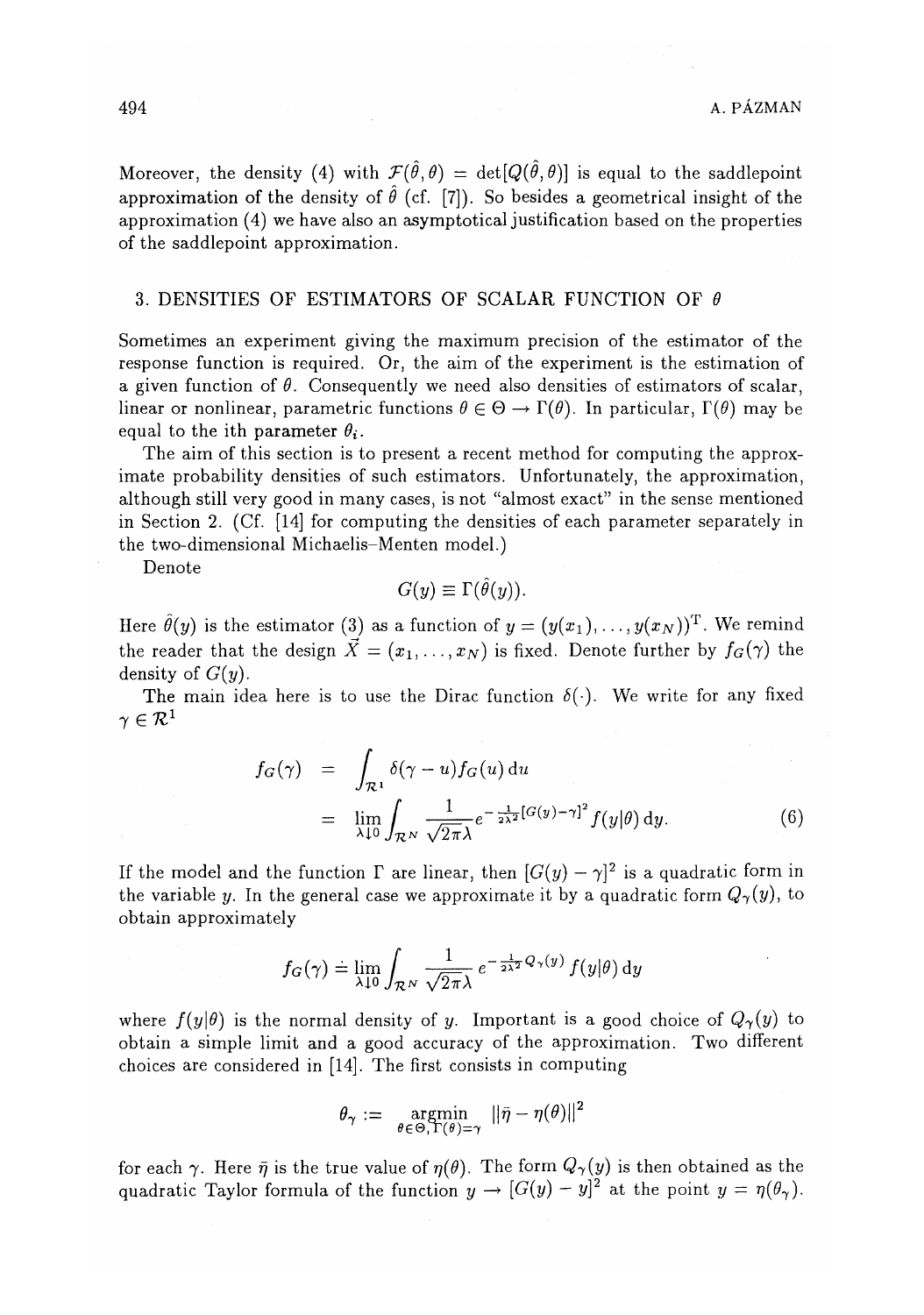The resulting approximate density is (cf. [14]):

$$
f_G(\gamma) \doteq \frac{1}{\sqrt{2\pi}\sigma \|\mathbf{b}_{\gamma}\|} \exp\left\{-\frac{1}{2\sigma^2} \|P_{\gamma}[\eta(\theta_{\gamma}) - \bar{\eta}]\|^2\right\},\tag{7}
$$

where

$$
b_{\gamma} = \left. \frac{\partial \Gamma(\theta(y))}{\partial y} \right|_{y=\eta(\theta_{\gamma})},
$$

and

$$
P_{\gamma} = \frac{b_{\gamma}b_{\gamma}^{\mathrm{T}}}{||b_{\gamma}||^{2}}.
$$

The required derivative of  $\hat{\theta}(y)$  with respect to y is obtained by the use of the implicit function theorem, as described in Section 4.

In the second approach, which gives a small improvement of (7), we take for  $Q_{\gamma}(y)$  the quadratic form which appears when using the Laplace approximation of the integral  $(6)$  (before taking the limit in  $(6)$ ; for details cf. [14]). The resulting formulae are more complicated, and are not presented here.

## 4. DESIGN BASED ON THE SECOND ORDER APPROXIMATION OF THE ENTROPY

In fact, we do not need to know the density of  $\hat{\theta}$  when computing the second order approximation of the moments of this distribution, because the integrals which define such moments can be taken with respect to the density of the observed vector *y.*  Such approximations are well known (cf. e.g. [16]). However, to approximate the entropy of the distribution of  $\hat{\theta}$  one can not avoid the use of  $q(\hat{\theta}|\theta)$ .

The entropy of  $q(\hat{\theta}|\theta)$  is

$$
Ent = -\int_{\Theta} [\ln q(\hat{\theta}|\theta)] q(\hat{\theta}|\theta) d\hat{\theta},
$$

and it can be written, by the use of the Taylor formula, in the form

$$
\begin{array}{rcl}\n\text{Ent} & = & E_{\theta}[-\ln q(\hat{\theta}|\theta)] = -\int_{\mathcal{R}^N} \ln q(\hat{\theta}(y)|\theta) f(y|\theta) \, \mathrm{d}y \\
& \doteq & -\int_{\mathcal{R}^N} \left\{ \ln q(\hat{\theta}(y)|\theta)_{y=\eta(\theta)} + \frac{\partial \ln q(\hat{\theta}(y)|\theta)}{\partial y^{\mathrm{T}}} \right\}_{y=\eta(\theta)} \left( y - \eta(\theta) \right) \\
& & + \frac{1}{2} (y - \eta(\theta))^{\mathrm{T}} \left. \frac{\partial^2 \ln q(\hat{\theta}(y)|\theta)}{\partial y \partial y^{\mathrm{T}}} \right\}_{y=\eta(\theta)} \left( y - \eta(\theta) \right) \right\} f(y|\theta) \, \mathrm{d}y.\n\end{array}
$$

To express the last integral we need the moments of y and the derivatives of  $\hat{\theta}(y)$ . Since  $f(y|\theta)$  is normal, the moments are trivial. To obtain the derivatives, we use the normal equation

$$
0 = \frac{\partial}{\partial \theta} ||y - \eta(\theta)||^2 = 2[\eta(\theta) - y]^{\mathrm{T}} \frac{\partial \eta(\theta)}{\partial \theta^{\mathrm{T}}}
$$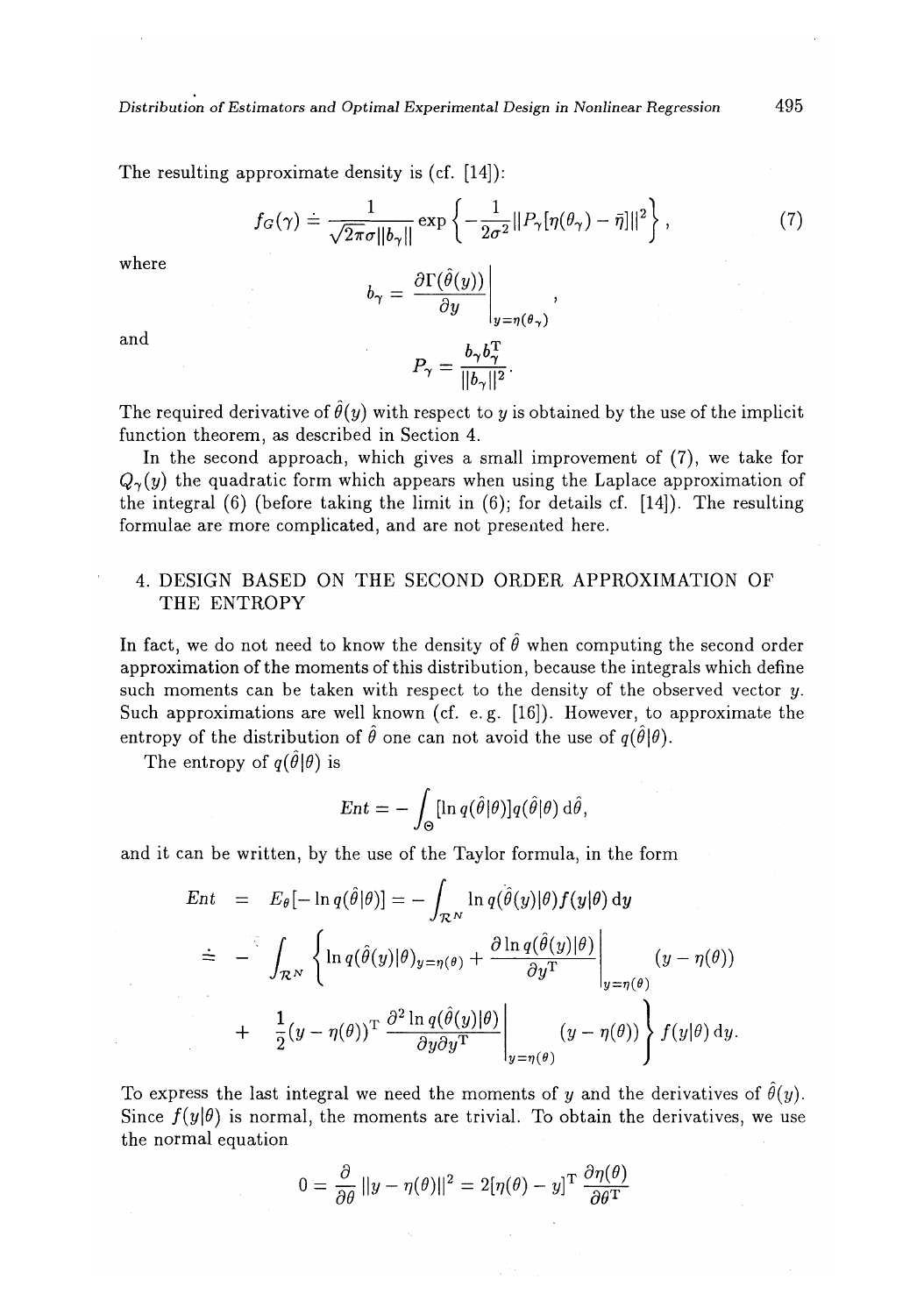and the evident equality

$$
\widehat{\theta}(y)\Big|_{y=\eta(\theta)}=\theta.
$$

Since the equality in the normal equation holds after setting  $\theta = \hat{\theta}(y)$ , the mapping  $y \rightarrow \hat{\theta}(y)$  is defined implicitly by this equation, at least in a neighbourhood of the point  $y = \eta(\theta)$ . This allows to compute the derivatives of  $\hat{\theta}(y)$ . For that, let us denote by  $F(y, \theta)$  the right hand side of the normal equation. According to the implicit function theorem

$$
\frac{\partial \hat{\theta}^{\mathrm{T}}(y)}{\partial y} = -\frac{\partial F(y, \theta)}{\partial y}\Big|_{\theta = \hat{\theta}(y)} \left[\frac{\partial F(y, \theta)}{\partial \theta^{\mathrm{T}}}\right]^{-1}\Big|_{\theta = \hat{\theta}(y)}.
$$

By a direct differentiation we obtain the higher order derivatives.

By the described procedure we obtain the second order approximation of the entropy, which, expressed as a function of  $\vec{X}$ , has then the form (cf. [15]):

$$
Ent_{\vec{X}} \doteq ent_{\vec{X}} - \frac{\sigma^2}{2} M_{ij}^{-1}(\vec{X}, \theta) \left\{ M_{ab}^{-1}(\vec{X}, \theta) \left[ R_{ajbi}(\vec{X}, \theta) + U_{aij}^b(\vec{X}, \theta) \right] - \Gamma_{ai}^d(\vec{X}, \theta) \Gamma_{aj}^a(\vec{X}, \theta) - \Gamma_{ac}^a(\vec{X}, \theta) \Gamma_{ij}^c(\vec{X}, \theta) \right\}
$$
(8)

where

$$
ent_{\vec{X}} = -\frac{1}{2} \ln \det M(\vec{X}, \theta) + \text{const.}
$$

is the first-order approximation of the entropy, and where

$$
\Gamma_{ai}^{d}(\vec{X},\theta) = \sum_{k=1}^{N} \frac{\partial \eta(x_k,\theta)}{\partial \theta_a} \frac{\partial^2 \eta(x_k,\theta)}{\partial \theta_a \partial \theta_i},
$$
  

$$
U_{aij}^{b}(\vec{X},\theta) = \sum_{k=1}^{N} \frac{\partial \eta(x_k,\theta)}{\partial \theta_b} \frac{\partial^3 \eta(x_k,\theta)}{\partial \theta_a \partial \theta_i \partial \theta_j}.
$$

Similarly, the expression  $R_{ajbi}(\vec{X}, \theta)$  is a component of the Riemannian curvature tensor for the given design  $\vec{X}$ .

The value of  $Ent_{\vec{X}}$  has been used in [15] to compute the optimum design for the Michaelis-Menten model, and has been compared with the classical D-optimum design.

#### 5. DESIGNS WITH OPTIMALITY CRITERIA IN AN INTEGRAL FORM

The second order approximations of moments or of the entropy, etc., can be wrong if for example the probability density of  $\hat{\theta}$  is bimodal, or if a large part of the distribution of  $\hat{\theta}$  is on the boundary of the parameter space  $\Theta$ . In such cases

i) we need criteria of an integral form, as considered in this section, and

ii) we have to modify the density (4) to include also the probability on the boundary of  $\Theta$ .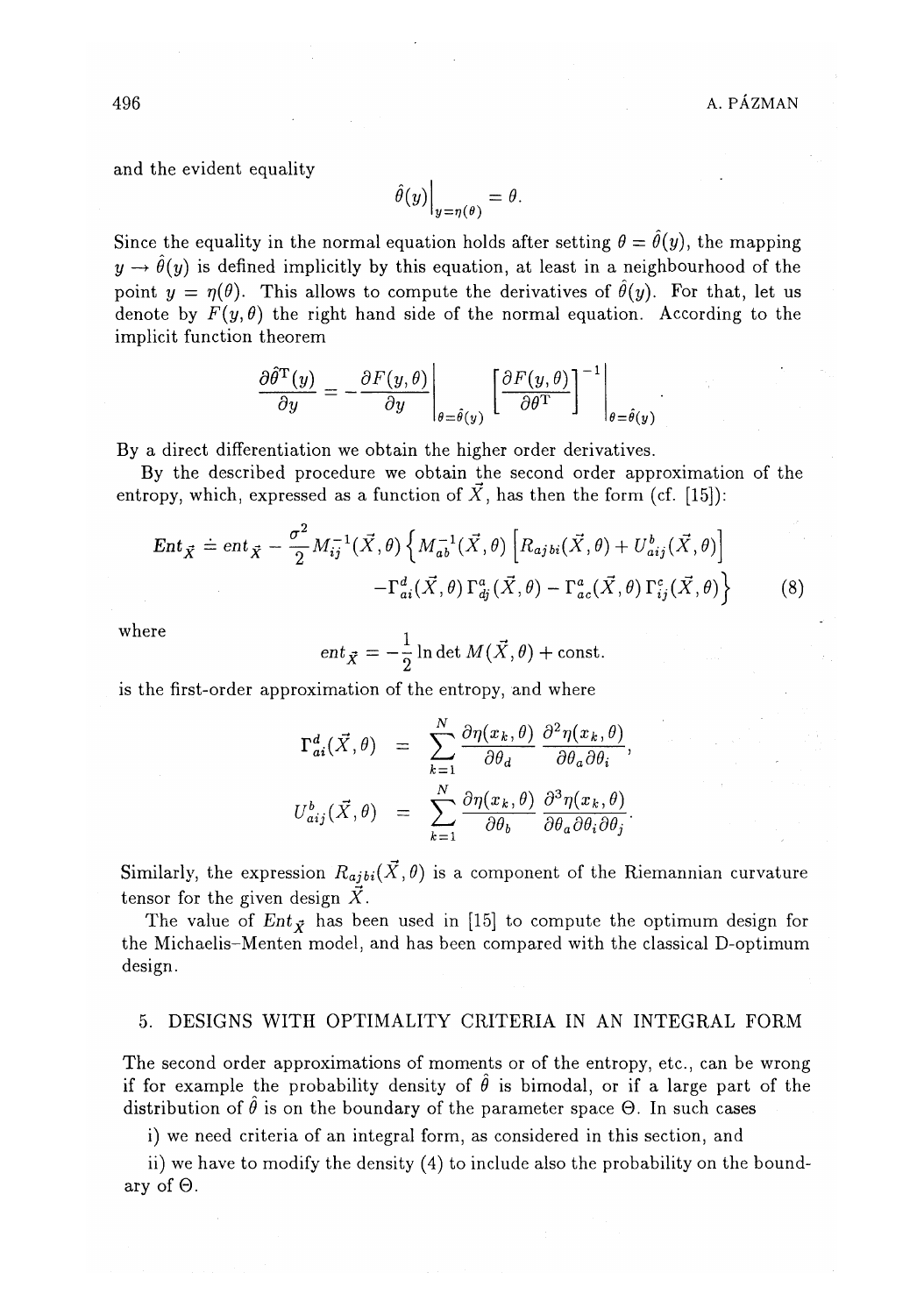Let us consider the second problem. To take into account the probability distribution of  $\hat{\theta}$  on the boundary of the parameter space  $\Theta$ , we modify the estimator itself. Instead of (3) we consider

$$
\tilde{\theta}(y) = \argmin_{\theta} \left\{ ||y - \eta(\theta)||^2 + \omega(\theta) \right\}
$$

where  $\omega(\theta)$  is some smooth penalty function, which is infinite on the boundary of  $\Theta$ , and zero in an "interior part" of  $int(\Theta)$ , say  $\Theta^* \subset int(\Theta)$ . The particular choice of this penalty function is not decisive, and some possibilities are presented in [13]. One can easy see that we have  $\hat{\theta} = \tilde{\theta}$  on  $\Theta^*$ , but instead of the estimates  $\hat{\theta}$  on the boundary of  $\Theta$ , we have estimates  $\tilde{\theta}$ , which are in the region  $\Theta - \Theta^*$  close to the boundary of 0. So there are shifts of estimates from the boundary to a neighbourhood region. What is important is that such shifts of estimates do not influence very much the values of the optimality criteria given below.

The approximate probability density of  $\ddot{\theta}$  (which is on the same level of precision as (4) for  $\mathcal{F}(\hat{\theta}, \theta) = det[Q(\hat{\theta}, \theta)]$  ) has the form

$$
q(\tilde{\theta}|\theta) = \frac{\mathcal{T}(\tilde{\theta}, \theta)}{(2\pi)^{m/2}\sigma^m \det^{1/2}[M(\tilde{\theta})]} \exp\left\{-\frac{1}{2\sigma^2} \left\|P(\tilde{\theta})[\eta(\tilde{\theta}) + u(\tilde{\theta}) - \eta(\theta)]\right\|^2\right\} \tag{9}
$$

where

$$
\mathcal{T}(\tilde{\theta},\theta) = \det \left[ Q_{ij}(\tilde{\theta},\theta) - \frac{1}{\sigma^2} u^{\mathrm{T}}(\tilde{\theta}) H_{ij}(\tilde{\theta}) + \frac{\partial^2 \omega(\tilde{\theta})}{\partial \theta_i \partial \theta_j} \right]; \qquad i, j = 1, \ldots, p,
$$

and where  $u(\theta)$  is a vector

$$
u(\theta) = \frac{\partial \eta(\theta)}{\partial \theta^{\mathrm{T}}} \, M^{-1}(\theta) \, \frac{\partial \omega(\theta)}{\partial \theta}.
$$

In this section we consider criteria functions of the form

$$
\vec{X} \to \Phi[Q_{\vec{X}}]
$$

where  $\Phi$  is a classical criterion function known from linear models (e.g. lndet( $\cdot$ ) for D-optimality, tr( $\cdot$ ), for A-optimality, etc.), and where  $Q_{\vec{X}}$  is the  $p \times p$  mean square error matrix of  $\hat{\theta}$  with entries

$$
\{Q_{\vec{X}}\}_{ij} = \int_{\Theta} (\tilde{\theta} - \theta)_i (\tilde{\theta} - \theta)_j q_{\vec{X}}(\tilde{\theta}|\theta) d\tilde{\theta},
$$

Since the moments in these entries are given by integrals, we speak about integral criteria functions. Sometimes the criterion function is given by a unique integral, as is in the case of a generalized A-optimality criterion where

$$
\Phi[Q_{\vec{X}}] = \sum_{i=1}^{p} \{Q_{\vec{X}}\}_{ii} = \int_{\Theta} ||\tilde{\theta} - \theta||^2 q_{\vec{X}}(\tilde{\theta}|\theta) d\tilde{\theta}
$$
(10)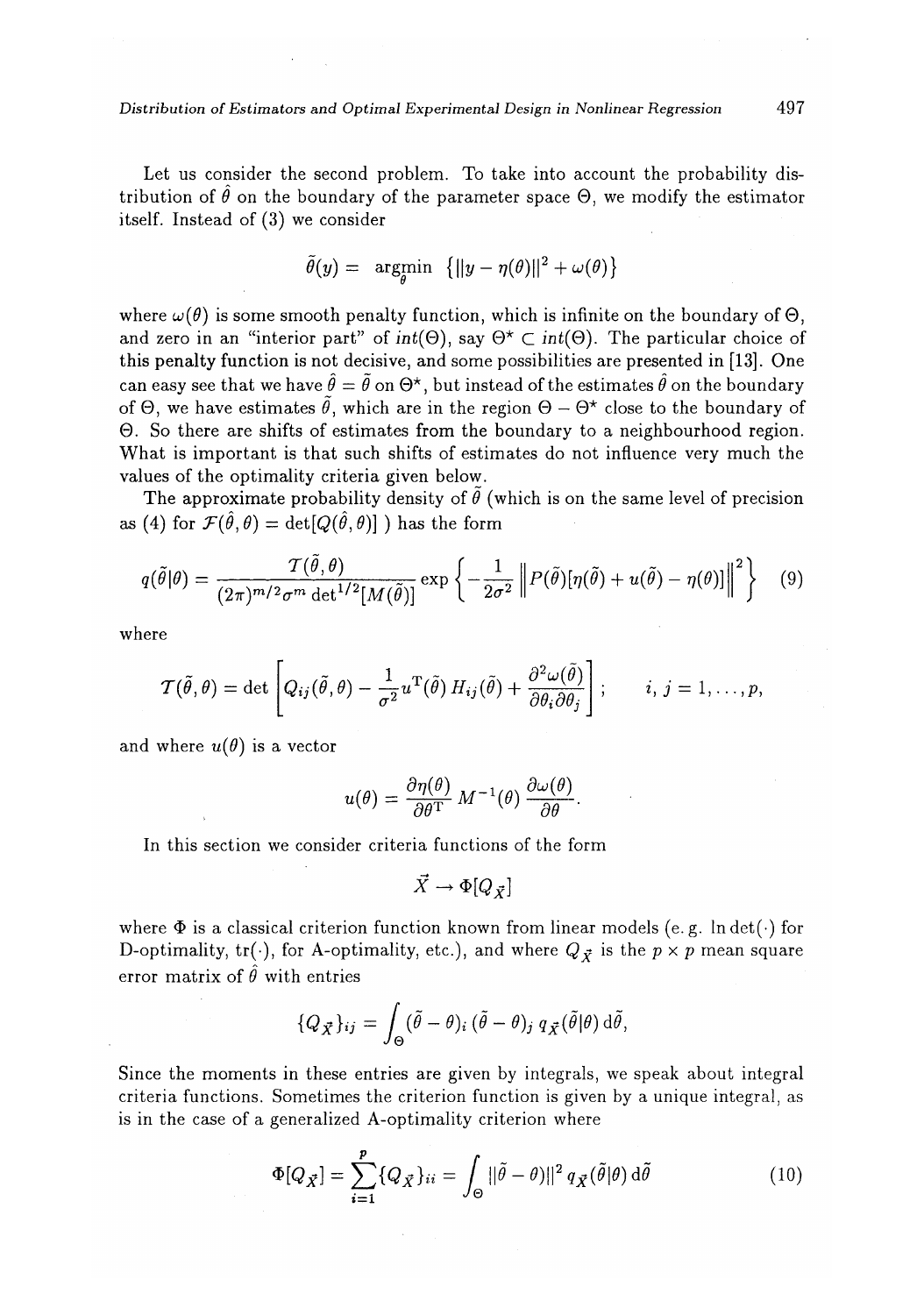considered in details in [13]. Similarly, the criterion function is given by just one integral if it is a generalized L-criterion function, i.e. if it has the form  $\Phi(\cdot)$  =  $tr[W(\cdot)]$  where W is a given positive semidefinite matrix. On the other hand, in the case of the generalized D-optimality criterion with  $\Phi(\cdot) = \ln \det(\cdot)$ , the criterion function can not be reduced to a unique integral.

To minimize the integral (10) (or any other criterion function given by one integral) with respect to the design  $\vec{X}$ , we proceed by using directly the method of stochastic approximation.

In general, the stochastic approximation means to minimize:

$$
\min_x \varphi(x)
$$

where  $\varphi(x)$  is an unknown function. The information about the values of  $\varphi(x)$  is obtained by observing some random variables  $z(x_i)$ ;  $i = 1, \ldots$  such that

$$
E[z(x_i)] = \varphi(x_i)
$$

where the points  $x_1, x_2, \ldots$  are chosen according to a certain rule.

In our case instead of  $x_1, x_2, \ldots$  the sequence of designs  $\vec{X}_1, \vec{X}_2, \ldots$  is taken according to a rule, which in fact is a modification of the gradient method. The limit of this sequence is the optimal design. We take  $\varphi(\cdot)$  of the form

$$
\varphi(\vec{X}) = \int_{\Theta} ||\tilde{\theta} - \theta||^2 q_{\vec{X}}(\tilde{\theta}|\theta) d\tilde{\theta},
$$

and we take

$$
z(\vec{X}_i) = ||\theta^{(i)} - \theta||^2 q_{\vec{X}_i}(\theta^{(i)}|\theta).
$$

Here the design  $\vec{X}_i$  is the design at the ith step of the iteration, and  $\theta^{(i)}$  is taken at random from a uniform distribution on O. So instead of observing, we simulate vectores  $\theta^{(i)}$ , and compute  $z(\vec{X}_i)$ . Hence, in our problem we combine a Monte-Carlo simulation and a gradient minimization. For details and an example cf. [13].

For criteria functions which can not be reduced to one integral (say for Doptimality), such a direct use of stochastic approximation is not possible. An indirect use may be possible, however has not been checked.

C o**nclusion**. Having good approximations of the probability distribution of the least squares estimator on the whole parameter space, including its boundary, one can build meaningful optimality criteria, and compute optimum designs. In contrast to linear model, the criteria functions are not convex, but one can use standard numerical procedures to minimize the criteria functions, at least when the number of parameters and the number of considered design points is not very large.

(Received December 12, 1995.)